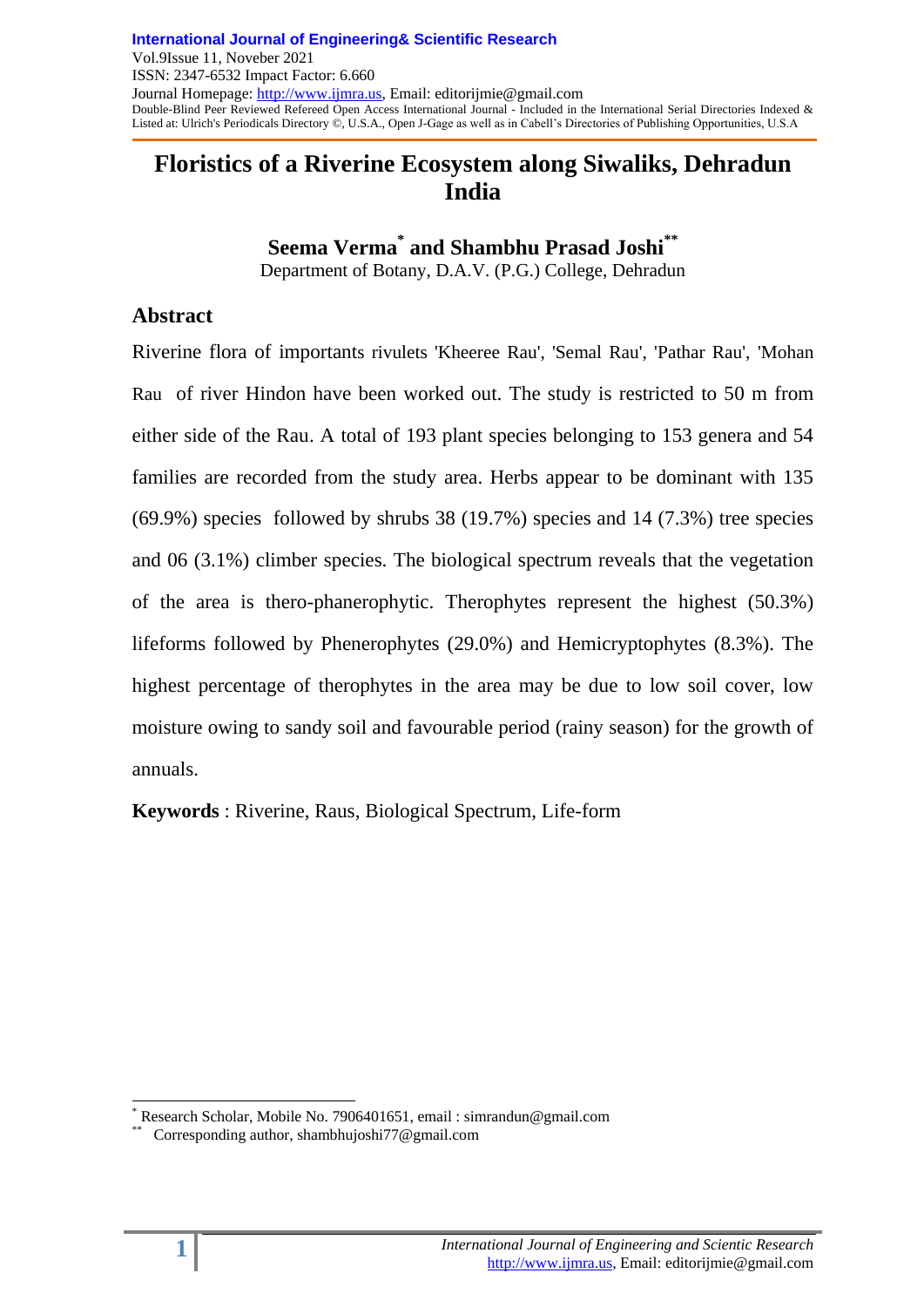# **Floristics of a Riverine Ecosystem along Siwaliks, Dehradun India**

# **Seema Verma\* and Shambhu Prasad Joshi\*\***

Department of Botany, D.A.V. (P.G.) College, Dehradun

### **Introduction**

The most important natural and renewable resource for the human welfare are forests. They serve as an ecological unit influencing environment. Floristics of an area form the vegetation which is successively occupied in the form of plant community / communities. The floristics of an area is greatly influenced by soil as substrata. Anderson *et* al*.* (1991) have reported that the seed bank of any species is affected by the soil properties. Floristics helps us to understand the study of life-forms and ecological patterns in spatial variability (Farina, 1998). Singh (2002) have reported that diversity as such is essential for human survival and wellbeing alongwith the ecosystem function and stability.

Riverine areas are most diverse plant habitats due to their exposure to various direct and indirect pressures. Riverine forests of Africa support a rich diversity of flora and fauna (Hughes, 1988). The herb layer in the riverine forests serves as an important component of forest vegetation as it influences the micro-climate, affect tree seedling establishment and provide wildlife browsing. The riverine area in the present study show scattered patches of mixed-vegetation dominated by grasses. Dobhal *et* al*.* (2010) have reported diverse vegetation compositions in Tons river due to different micro-climatic and biotic features.

The floristics and change in its composition is a sensitive indicator of environment. Raunkiaer (1934) reported that 'Biological Spectrum' reflects its phyto-climatic conditions but in case of disturbance, it affects biotic operations (Pandeya, 1952). Attempts to study biological spectrum of various ecosystems in Uttarakhand were made (Rajwar and Gupta, 1984; Ghildiyal and Srivastava, 1990; Shahid and Joshi, 2015). However, in riverine ecosystems Prakriti *et* al*.* (2010) and Singh and Joshi (2014) have reported it from Song and Tons rivers respectively.

#### **Study Site**

The present study is carried out in Shivalik Range of Mohand Forest Block of Shivalik Forest Division, Saharanpur. The Shivaliks that form the southernmost part of Himalaya, form a long chain of narrow and low hills about 700-1320 m running almost parallel to Himalayas. The slopes in the study site are steep and rugged in the upper position but lower down they have quite easy gradients. There are many rivulets also known as 'Rau' traversing through the forest range and ultimately join river in Saharanpur. Among the rivulets 'Kheeree Rau', 'Semal Rau', 'Pathar Rau', 'Mohan Rau' are prominent. These rivulets are narrow when at Shivalik mountain but gradually become wider as they flow downwards. The study area is situated on the right side of Dehradun-Saharanpur road at the distance of nearly 19 km from Dehradun. The Kheeree Rau flows in the centre of Semal Rau and Pathar Rau. Scattered trees are found on either side of these rivulets.

### **Methodology**

The study area was thoroughly investigated seasonally to cover all landscape features and landforms of all the three Raus. The plant specimens were collected from all the sites as per Jain and Rao (1977). Plant species were identified with the help of National Herbaria of BSI (BSD) and FRI (DD) located in Dehradun. Information of habit, habitat,

l

<sup>\*</sup> Research Scholar, Mobile No. 7906401651, email : simrandun@gmail.com

<sup>\*\*</sup> Corresponding author, shambhujoshi77@gmail.com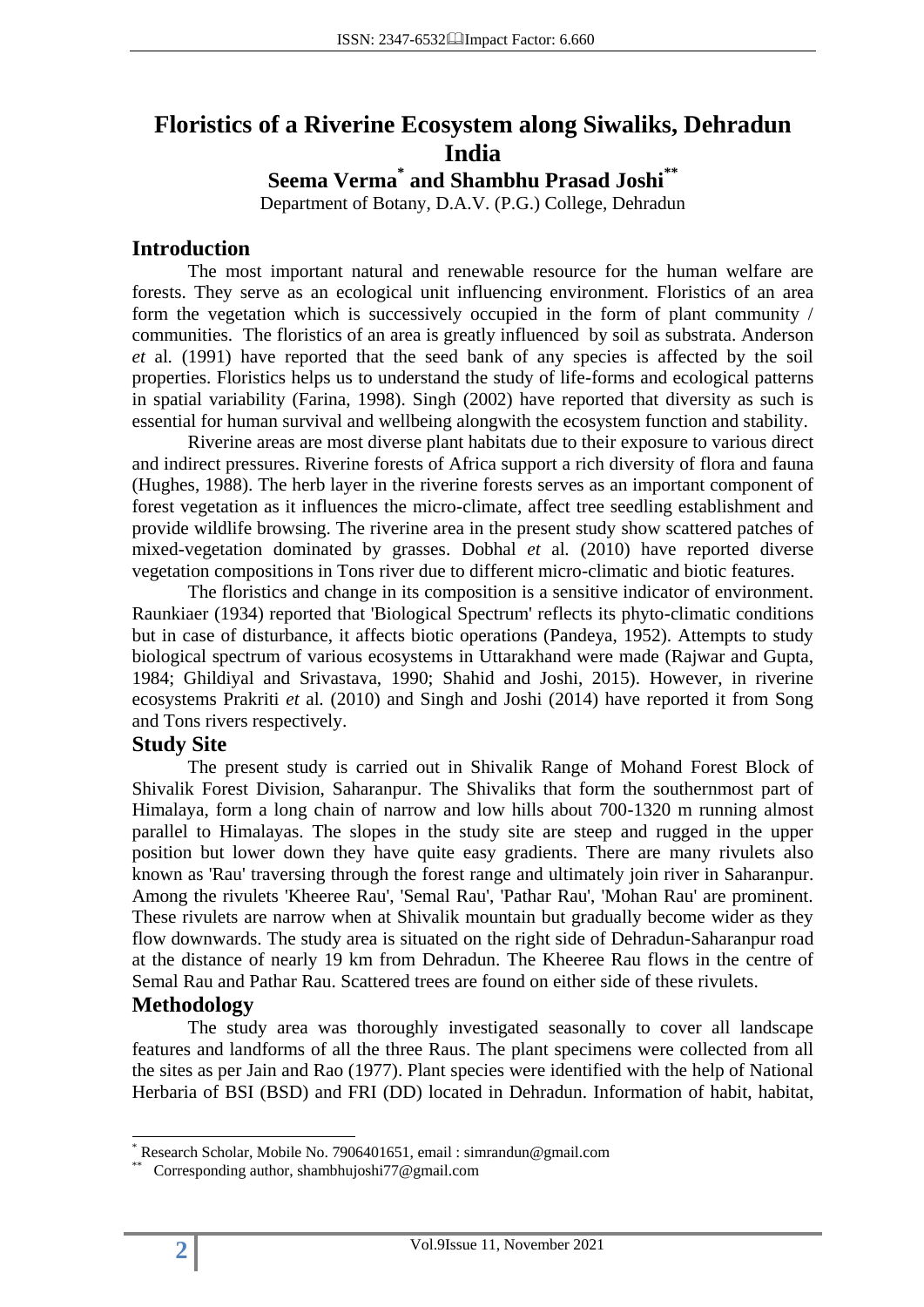flowering and fruiting period and organ of perennation was recorded by using Raunkiaer's classification (Muller-Dombois and Ellenberg, 1967).

#### **Result and Discussion**

The consistent increase in biotic activities in forest areas has resulted in overexploitation of natural resources. This has resulted in imbalance of the delicate equilibrium that exists between living organisms and their environment. Biodiversity is essential for the ecosystem function and stability as well as human survival (Singh, 2002). Conservation of biological diversity is the essential step for understanding and managing the disturbance regimes of a landscape (Spies and Turner, 1999).

Riverine ecosystems are open to human interference and serve as areas for invasion and establishment of different plant species. In present study area, the availability of water for a brief period of 2-3 months in the forms of flooding and thereby sedimentation, influences the vegetation and its development. The floral diversity of the area has recorded 193 Angiosperms (144 dicots and 49 monocots) (Table 1) belonging to 54 families . Dicots contributed a total of 74.6% ( Fig. 1). Among the plant growth forms herbs with 135 species emerged as dominant vegetation group followed by shrubs (38 species), trees (14 species) and climbers (06 species) (Fig.2).The maximum number of plant species belong to family Poaceae with 35 species followed by Fabaceae with 23 species.(Fig.3).

Life forms indicate environment of the area especially climatic conditions. The life form classes reflect vertical stratification of various layers. Rao (1968) reported that the stratification indicates the plant response to the unfabvourable seasons for growth. The life form of the study area shows that therophytes emerged with highest percentage (50.3%) followed by phanerophytes (29%), hemicryptophyte (8.3%) and Chaemaphytes and Cryptophytes (each with 6.2%)(Fig.4).

The percentage of theropytes reported in the present study appear to be much higher in comparison to Raunikiaer (1934). Similarly the phanerophye and hemocryptophytes reported in the study were lower to Raunikiaer (1934). The value of cryptophytes appeared to be similar to Raunkiaer's life forms (Fig.4). A comparison of riverine biological spectra from Uttarakhand (Table 3) indicates that in Song riverine area and Tons riverine area the life-form percentage indicates Thero-phanerophytic climate similar to present study.

Raunkiaer (1934) have reported dominance of phanerophytes in tropical vegetation. In the present study it is second dominant life-form that have adopted to the conditions of riverine ecosystem. Similar findings are reported by Dobhal *et* al. (2010) and Singh and Joshi (2014). The higher percentage of therophytes can be attributed to either dry sandy condition for most part of the year (Dadhich, 1982; Dobhal *et* al*.,* 2010 and Singh and Joshi, 2014)(Table 3) or due to biotic pressures (Dayama, 1987; Ghildiyal and Srivastava, 1990).

### **Acknowledgement**

The first author is thankful to Principal and Head, Department of Botany, D.A.V.P.G. College, Dehradun for providing necessary facilities to carry out the study.

#### **References**

Anderson, C., Striberg, J.C. and Hass, H. 1991. Soil properties affecting the distribution of 37 weed species in Danish fields. *Weed Research*, 31 : 181-187.

Dadhich, L.K., 1982. The biological spectrum of flora of Jhamarkotra. *Acta Ecol*, 4 : 17- 20.

Dayama, O.P., 1987. Flora and biological spectrum of Bichoon area, District Jaipur, Rajasthan. *Indian J. For.*, 10(4) : 248-252.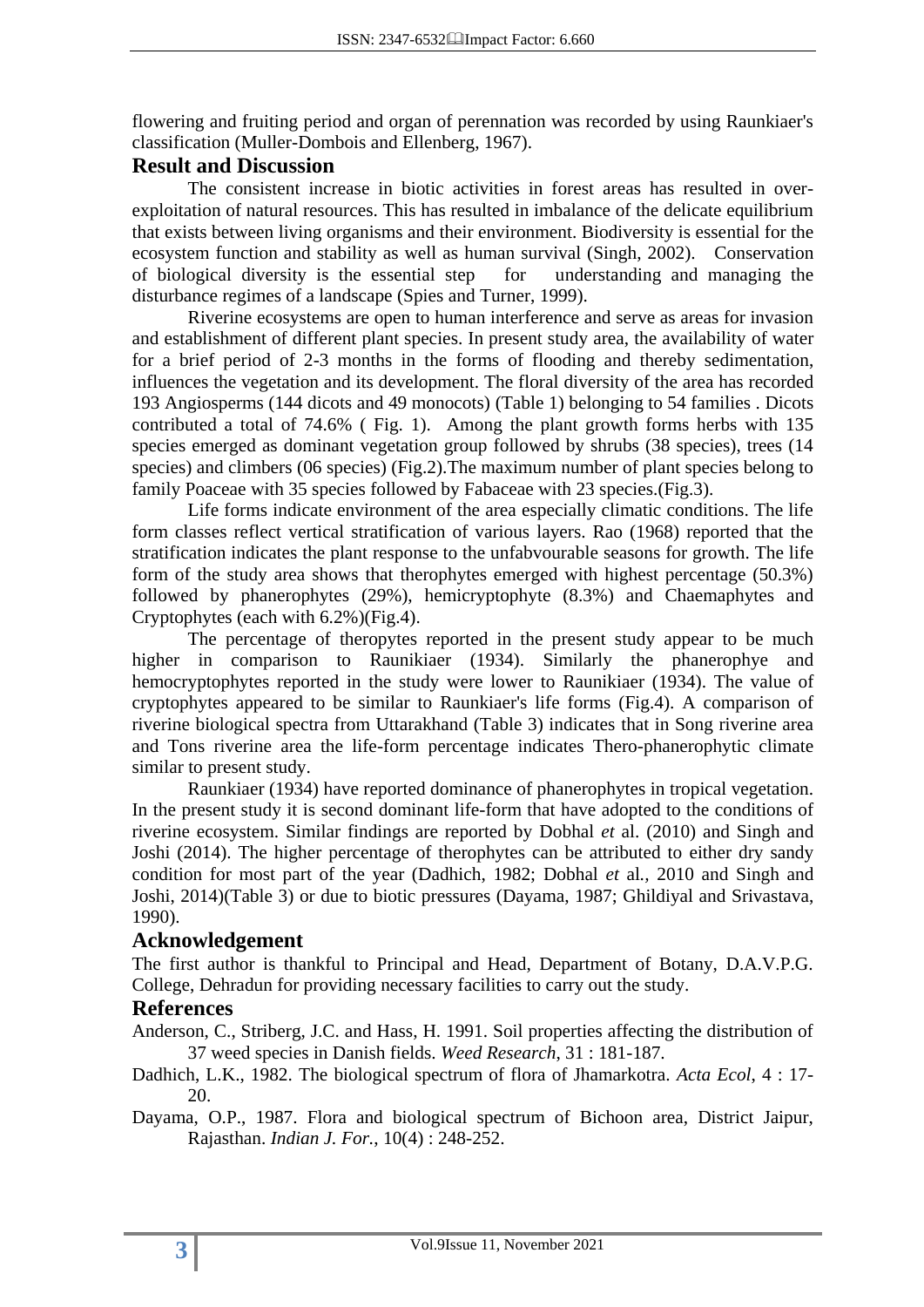- Dobhal, P., S.L. Bist., Smriti Sawan, V. Joshi and S.P. Joshi, 2010. Life-form and biological spectrum of a riverine forest of the Doon Valley, Uttarakhand, India. *Indian J. Forestry,* 33(4) : 585-598.
- Ellenberg,H. and Muller-Dombois ,1967. A key to Raunkiaer plant life forms with revised sub- divisions. *Ber. Geobot.***37**:56-73.
- Farina, A., 1998. Principals and Methods in Landscape Ecology. Chapman and Hall, London, U.K.
- Ghildiyal, J.C. and Srivastava, M.M., 1990. Life-form and biological spectrum of a tropical forest water swampst at Rishikesh (Dehradun). *Indian J. For.*, 13(2) : 132-148.
- Hughes, F.M.R., 1988. The ecology of Africal flood plain forests in semi-arid and arid zones. *Journal of Biogeography*, 15 : 127-140
- Jain, S.K. and R.R.Rao, 1977. **A Handbook of Field and Herbarium Methods.** Today and Tomorrow Printers and Publishers, New Delhi ,India.
- Pandeya, S.C., 1952. Succession in grassland of Sagar, M.P. *Sagar Univ. J.*, 1 : 111-127.
- Rajwar, G.S. and Subodh, K. Gupta, 1981. Flora and biological spectrum of Khih Valley, District Pauri (Garhwal). *Indian Journal of Forestry,* 4(1) : 49-55.
- Rao, 1968. Biological spectrum of Karamnosa watershed flora (Varanasi, India). **Proc. Symposium on recent advances in Tropical Ecology. Part-II (R.Misra and B. Gopal eds.)**, BHU, Varanasi.
- Raunkiaer, C., 1934. **The Life-forms of plants and Statistical Plant Geography.** The Clarendon Press, Oxford.
- Shahid, Md. and S.P. Joshi, 2015. Life-form and biological spectrum of dry deciduous forests in Doon Valley, Uttarakhand, India. *Int. J. of Env. Bio.*, 5(1) : 1-10.
- Singh, Arvind and S.P. Joshi, 2014. Studies on species composition and Biological spectrum of Vegetation along Tons riverine system in Uttarakhand, India. *Int. J. Basis and Life Sciences,* 2 : 1-8.
- Singh, J.S., 2002. The biodiversity crisis : a multifaceted review. *Current Science*, 62 : 608-613.
- Spies,T.A. and M. G. Turner,1999. Dynamics forest mosaics. In: **Maintaining Biodiversity in Forest Ecosystems** (Hunter Jr.,ed.). Cambridge University Press, Cambridge, UK.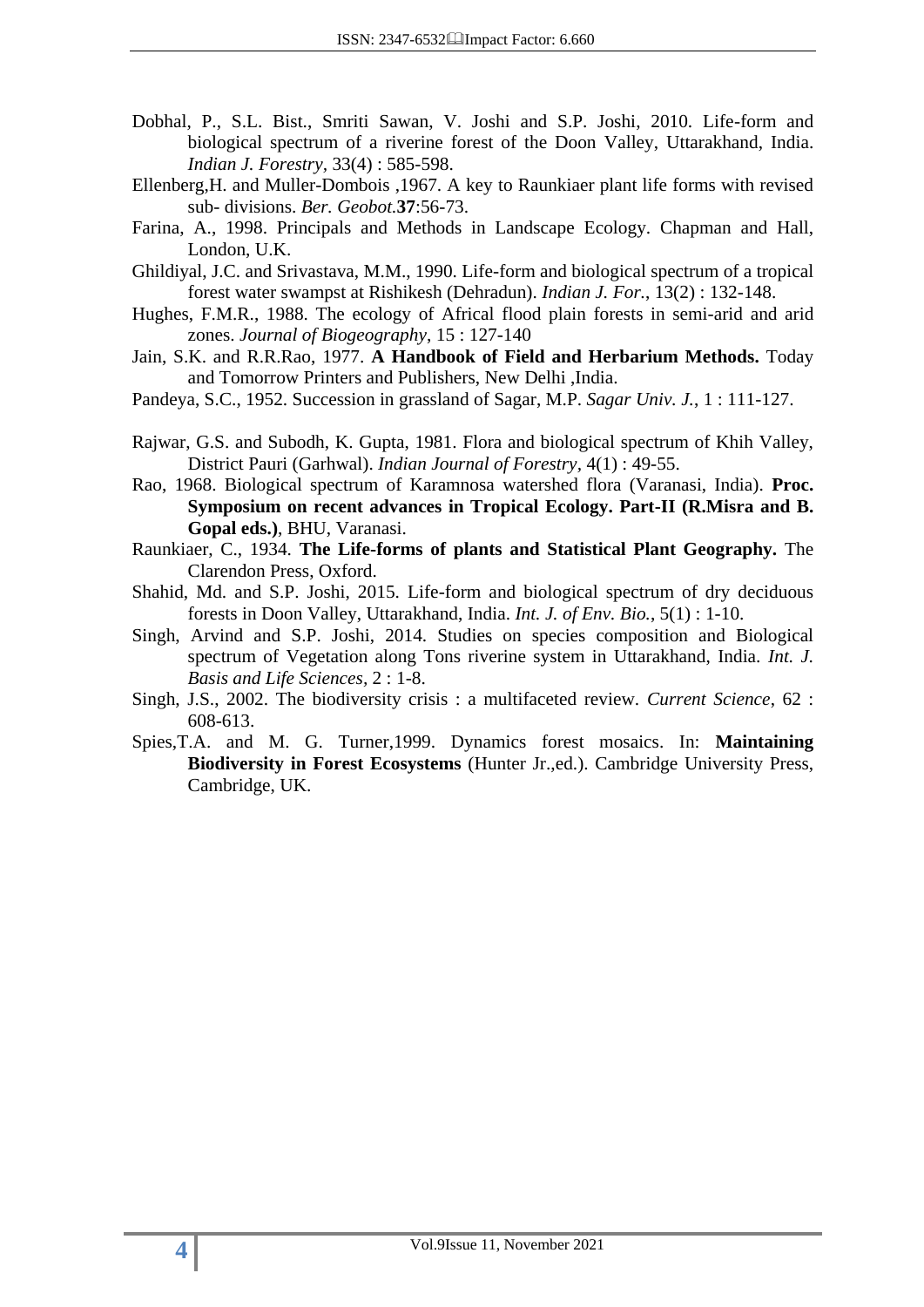

**Fig. 1 : Percentage contribution of Dicots and Monocots from the Study Area**



**Fig. 2 : Percentage contribution of various growth forms from the Study Area**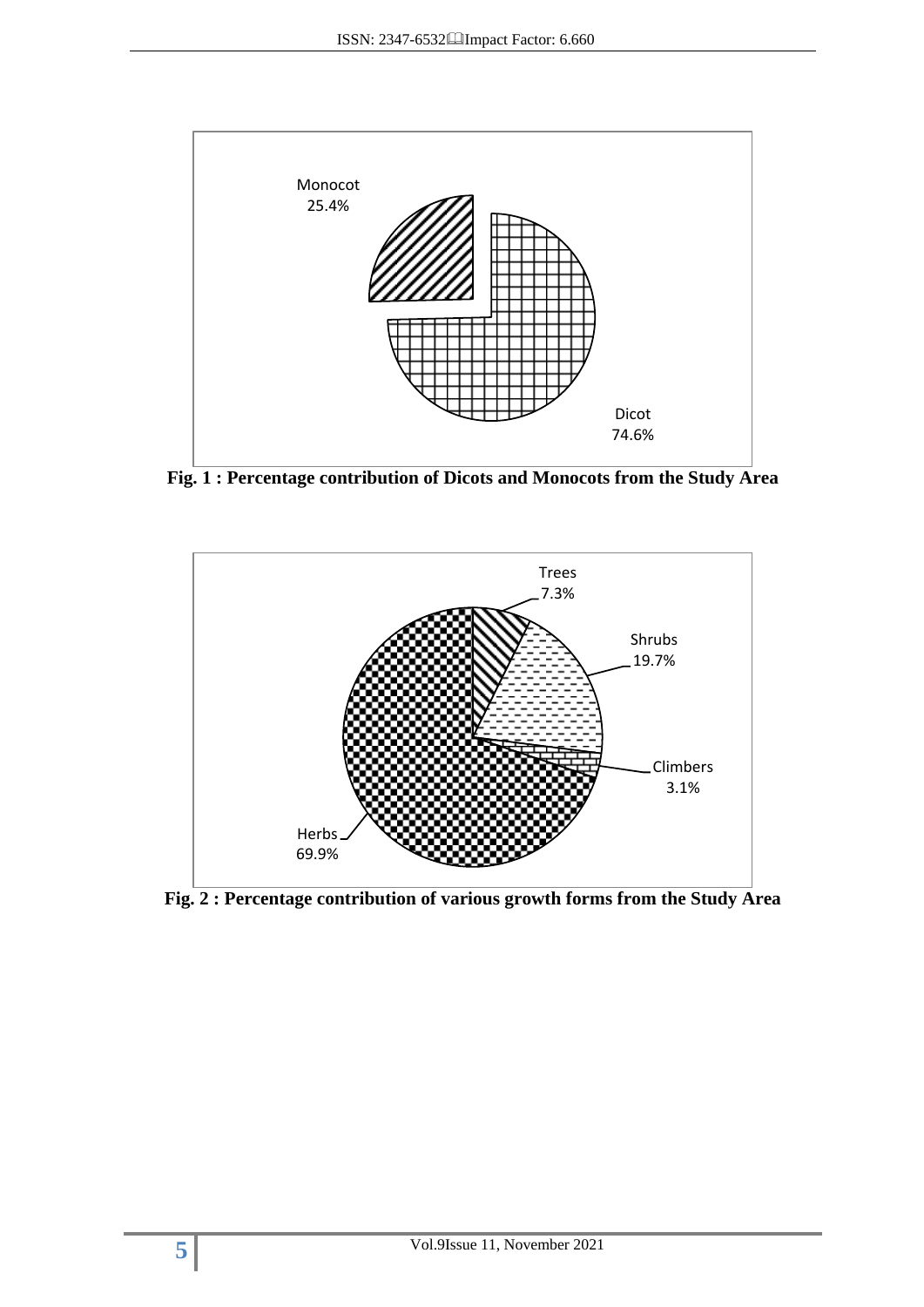

**Fig. 3 : Dominant Families of the Study Area**





**Table 1 : Diversity of Taxa of the Study Site**

| <b>Plant Groups</b> | Family |               | Genera |               | <b>Species</b> |               |
|---------------------|--------|---------------|--------|---------------|----------------|---------------|
|                     | No.    | $\frac{6}{9}$ | No.    | $\frac{6}{6}$ | No.            | $\frac{6}{6}$ |
| Dicot               | 47     | oп            | 108    | 70.6          | 153            | 79            |
| Monocot             | 07     |               |        | 29.4          | 54             |               |
| <b>Total</b>        | 54     |               | 153    |               | 193            |               |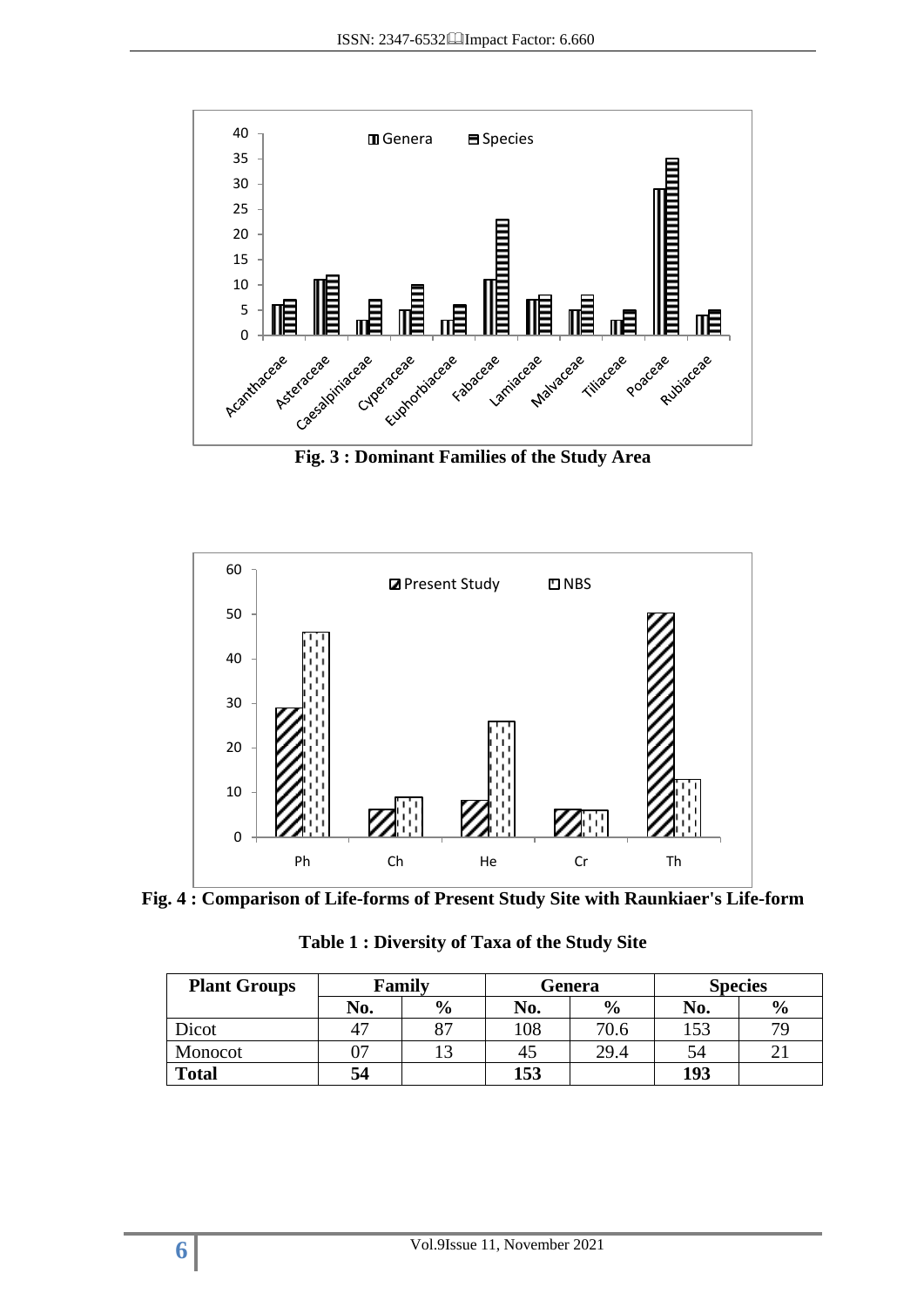| Family              | <b>Plant Species</b>                     | Growth<br>Form | Life<br>Form |
|---------------------|------------------------------------------|----------------|--------------|
| Acanthaceae         | Barleria cristata L.                     | Shrub          | Th           |
| Acanthaceae         | Dicliptera bupleburoides Nees            | Herb           | Th           |
| Acanthaceae         | Justica simplex D.Don                    | Herb           | Th           |
| Acanthaceae         | Lepidagathis incurva Buch.-Ham. ex D.Don | Herb           | He           |
| Acanthaceae         | Lepidagathis cuspidata Nees              | Herb           | He           |
| Acanthaceae         | Peristrophe bicalyculata (Retz.)Nees     | Herb           | Th           |
| Acanthaceae         | Rungia pectinata Clarke                  | Herb           | Th           |
| Amaranthaceae       | Achyranthes aspera L.                    | Herb           | Th           |
| Amaranthaceae       | Aerva sanguinolenta (L.)Bl.              | Shrub          | Ph           |
| Amaranthaceae       | Amaranthus viridis L.                    | Herb           | Th           |
| Apiacae             | Bupleurum falcatum L.                    | Herb           | Th           |
| Apocynacece         | Carissa spinarum L.                      | Shrub          | Ph           |
| Araceae             | Arisaema tortuosum(Wall.)Schott.         | Herb           | Cr           |
| Araceae             | Plesmonium margaritiferum (Roxb.)Schott. | Herb           | Cr           |
| Araliaceae          | Hydrocotyle asiatica L.                  | Herb           | He           |
| Arecaceae           | Phoenix humilis Royle                    | <b>Tree</b>    | Ph           |
| Aspargaceae         | Asparagus adsendens Roxb.                | Shrub          | Ph           |
| Asteraceae          | Ageratum conyzoides L.                   | Herb           | Th           |
| Asteraceae          | Bidens biternata (Lour.) Merr.& Sherff.  | Herb           | Th           |
| Asteraceae          | Bidens pilosa L.                         | Herb           | Th           |
| Asteraceae          | Blainvillea acmella (L.) Philipson       | Herb           | Th           |
| Asteraceae          | Blumeopsis flava (DC.) Gagnep.           | Herb           | Th           |
| Asteraceae          | Conyza stricta Willd.                    | herb           | Th           |
| Asteraceae          | Eclipta prostrata L.                     | Herb           | Th           |
| Asteraceae          | Emilia sonchifolia (L.)DC.               | Herb           | Ph           |
| Asteraceae          | Inula cappa (Buch.-Ham. ex D.Don)DC.     | Shrub          | Th           |
| Asteraceae          | Sonchus oleraceous L.                    | Herb           | Th           |
| Asteraceae          | Tridax procumbens L.                     | Herb           | Th           |
| Asteraceae          | Xanthium strumarium L.                   | herb           | Th           |
| Begoniaceae         | Begonia picta Smith                      | Herb           | Th           |
| Boraginaceae        | Cordia dichotoma Forst.f.                | Tree           | Ph           |
| Boraginaceae        | Cynoglossum lanceolatum Forsk.           | Herb           | Th           |
| Boraginaceae        | Trichodesma indicum (L.)R.Br.            | Herb           | Th           |
| <b>Brassicaceae</b> | Arabidopsis thaliana (L.) Heynh.         | Herb           | Th           |
| Cactaceae           | Opuntia dillenii Haw.                    | Shurb          | Ph           |
| Caesalpiniaceae     | Bauhinia vahlii W. & A.                  | Climber        | Ph           |
| Caesalpiniaceae     | Bauhinia variegata L.                    | <b>Tree</b>    | Ph           |
| Caesalpiniaceae     | Cassia occidentalis L.                   | Shrub          | Th           |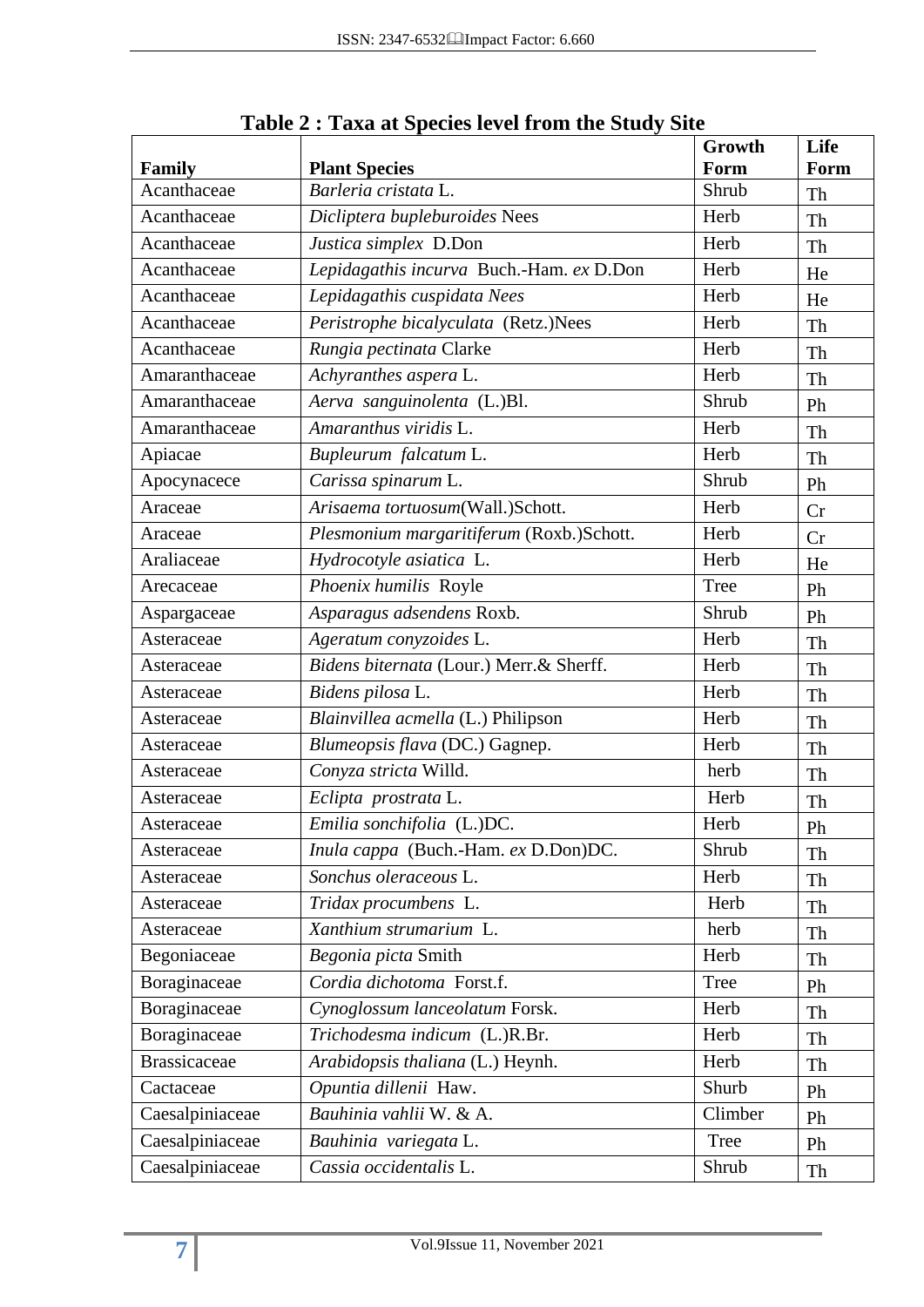| Caesalpiniaceae  | Cassia pumila Lamk.                      | Herb        | Ph |
|------------------|------------------------------------------|-------------|----|
| Caesalpiniaceae  | Cassia obtusiloba L.                     | Shrub       | Ph |
| Cannabaceae      | Trema politoria Planch.                  | Tree        | Th |
| Caryophyllaceae  | Arenaria serpyllifolia L.                | Herb        | Th |
| Caryophyllaceae  | Stellaria cerastoide L.                  | Herb        | Th |
| Commelinaceae    | Cyanotis vaga (Lour.)Schult. f.          | Herb        | Th |
| Commelinaceae    | Murdannia nudiflora (L.)Bruckn.          | Herb        | Th |
| Convolvulaceae   | Ipomoea pestigridis L.                   | Climber     | Ph |
| Convolvulaceae   | Porana paniculata Roxb.                  | Shrub       | Ph |
| Cucurbitaceae    | Diplocyclos palmatus (L.)Jeffrey         | Climber     | Cr |
| Cyperaceae       | Bulbostylis barbata (Rottb.) Clarke      | Herb        | Cr |
| Cyperaceae       | Cyperus paniceus (Rotta) Boeck.          | Herb        | Cr |
| Cyperaceae       | Cyperus pangorei Rottb.                  | Herb        | Cr |
| Cyperaceae       | Cyperus sanguinolentus Vahl              | Herb        | Cr |
| Cyperaceae       | Cyperus brevifolius (Rottb.) Hassk.      | Herb        | Th |
| Cyperaceae       | Cyperus rotundus L.                      | Herb        | Th |
| Cyperaceae       | Eriophorum comosum (Wall.) Wall. ex Nees | Herb        | Th |
| Cyperaceae       | Fimbristylis dichotoma (L.) Vahl         | Herb        | Cr |
| Cyperaceae       | Cyperus pumilus L.                       | Herb        | Th |
| Cyperaceae       | Carex condensata Nees                    | Herb        | Ph |
| Dioscoreaceae    | Dioscorea bulbifera L.                   | Herb        | Ph |
| Dipterocarpaceae | Shorea robusta Gaertn.f.                 | <b>Tree</b> | Th |
| Euphorbiaceae    | Euphorbia hirta L.                       | Herb        | Th |
| Euphorbiaceae    | Euphorbia geniculata Orteg.              | Herb        | Th |
| Euphorbiaceae    | Euphorbia hypericifolia L.               | Herb        | Ph |
| Euphorbiaceae    | Mallotus philippensis Muell.-Arg.        | <b>Tree</b> | Th |
| Euphorbiaceae    | Phyllanthus debilis Klein ex Willd.      | Herb        | Th |
| Euphorbiaceae    | Phyllanthus simplex Retz.                | Herb        | Ch |
| Fabaceae         | Alysicarpus bupleurifolius (L.)DC.       | Herb        | Ch |
| Fabaceae         | Alysicarpus ferrugineus Hochst.& Steud.  | Herb        | Ch |
| Fabaceae         | Alysicarpus vaginalis(L.)DC.             | Herb        | Ph |
| Fabaceae         | Cajanus scarabaeoides (L.) Thouars       | Climber     | Ph |
| Caesalpiniaceae  | Cassia fistula L.                        | Tree        | Ph |
| Caesalpiniaceae  | Cassia laevigata Willd.                  | Herb        | Ph |
| Fabaceae         | Crotalaria alata Buch.-Ham.ex D.Don      | Herb        | Ph |
| Fabaceae         | Crotalaria medicaginea Lamk.             | Herb        | Th |
| Fabaceae         | Crotalaria calycina Schrank.             | Herb        | Th |
| Fabaceae         | Crotalaria albida Heyne ex Roth          | Herb        | Ch |
| Fabaceae         | Crotalaria juncea L.                     | Herb        | Ch |
| Fabaceae         | Crotoalaria pallida Aiton                | Herb        | Th |
| Fabaceae         | Crotalaria prostrata Roxb.               | Herb        | Th |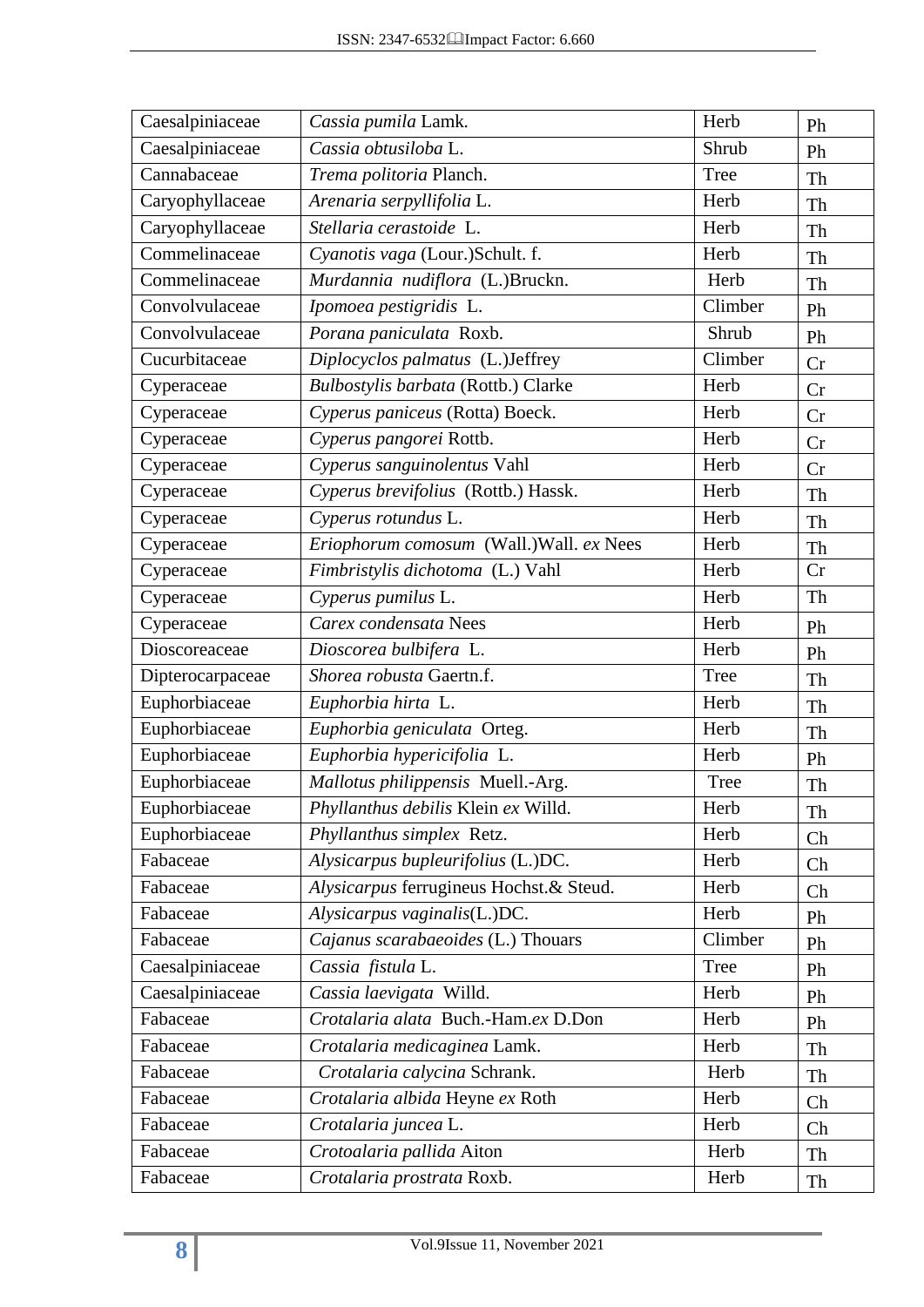| Fabaceae       | Desmodium pulchellum (L.)Benth.              | Shrub       | Ph |  |
|----------------|----------------------------------------------|-------------|----|--|
| Fabaceae       | Desmodium triflorum (L.)DC.                  | Herb        | Ph |  |
| Fabaceae       | Desmodium heterocarpon DC.                   | Shrub       | Th |  |
| Fabaceae       | Desmodium velutinum (Willd.)DC.<br>Shrub     |             |    |  |
| Fabaceae       | Indigofera linifolia (L.f.)Retz.             | Shrub       | Th |  |
| Fabaceae       | Lathyrus aphaca L.                           | Herb        | Ph |  |
| Fabaceae       | Ougeinia delbergioides Benth.                | Tree        | Th |  |
| Fabaceae       | Sesabania sesban (L.)Merr.                   | Tree        | Ph |  |
| Fabaceae       | Vicia hirsuta (L.)Gray                       | Climber     | Ph |  |
| Fabaceae       | Vicia sativa L.                              | Climber     | Th |  |
| Fabaceae       | Uraria picta (Jacq.)Desv.                    | Shrub       | Th |  |
| Fabaceae       | Zornia gibbosa Span.                         | Herb        | Th |  |
| Gentianaceae   | Canscora decussata (Roxb.) Schult. & Schult. | Herb        | Ph |  |
| Gentianaceae   | Gentiana aprica Decne                        | Herb        | Ch |  |
| Geraniaceae    | Geranium ocellatum Cambess.                  | Herb        | Th |  |
| Lamiaceae      | Ajuga macrosperma Wall.                      | Herb        | He |  |
| Lamiaceae      | Anisomelis indica (L.)O.Kuntze               | Herb        | Th |  |
| Lamiaceae      | Caryopteris wallichiana Schau.               | Shrub       | Th |  |
| Lamiaceae      | Clerodendrum viscosum Vent                   | Shrub       | Ph |  |
| Lamiaceae      | Leucas cephalotes (Roth.)Spreng.             | Herb        | Ph |  |
| Lamiaceae      | Nepeta graciliflora Benth.                   | Herb        | Th |  |
| Lamiaceae      | Nepeta hindostana (Roth.)Haines              | Herb        | Th |  |
| Lamiaceae      | Callicarpa macrophylla Vahl                  | Shrub       | Th |  |
| Linaceae       | Reinwardtia indica Dumort.                   | Shrub       | Ph |  |
| Linderniaceae  | Lindernia crustacea (L.)F.Muell.             | Herb        | Ch |  |
| Linderniaceae  | Torenia cordiflora Roxb.                     | Herb        | Ph |  |
| Lythraceae     | Woodfordia fruiticosa (L.)Kurz.              | Shrub       | Ch |  |
| Malvaceae      | Helicteres isora L.                          | Shrub       | Th |  |
| Malvaceae      | Kediya calycina Roxb.                        | <b>Tree</b> | Ph |  |
| Malvaceae      | Malvastrum tricuspidatum (R.Br.)A.Gray       | Sub Shrub   | Ph |  |
| Malvaceae      | Sida cordifolia L.                           | Sub Shrub   | Ph |  |
| Malvaceae      | Sida orientalis Cav.                         | Sub Shrub   | Ph |  |
| Malvaceae      | Sida cordata (Burm.f.)Borss.<br>Sub Shrub    |             | Ph |  |
| Malvaceae      | Sterculia villosa Roxb. ex Smith             | Tree        |    |  |
| Malvaceae      | Urena lagopus DC.                            | Shrub       | Ph |  |
| Menispermaceae | Cissampelos pareira L.                       | Climber     | Ph |  |
| Moraceae       | Ficus auriculata Lour.                       | Tree        | Th |  |
| Myrtaceae      | Syziguim cumini (L.)Skeels                   | Tree        | Ph |  |
| Nyctaginaceae  | Boerhaavia diffusa L.                        | Herb<br>Ph  |    |  |
| Onagraceae     | Epilobium hirsutum L.                        | Herb<br>Ph  |    |  |
| Orchidacae     | Habenaria marginata Coleb.                   | Herb        | Ph |  |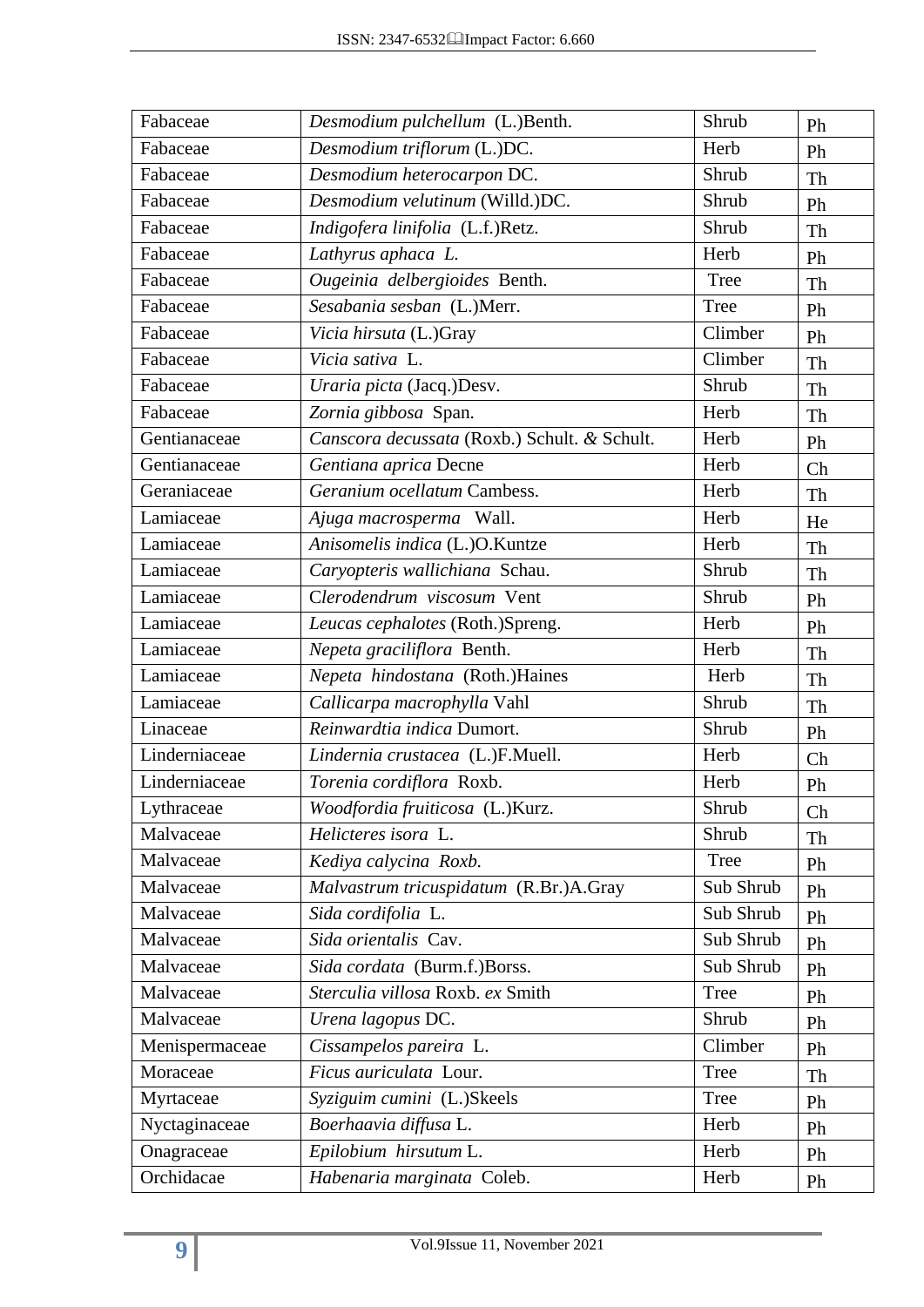| Orobanchaceae  | Centranthera nepalensis D.Don               | Herb  | Ph |
|----------------|---------------------------------------------|-------|----|
| Orobanchaceae  | Lindenbergia indica (L.)O.Kuntze            | Herb  | Th |
| Orobanchaceae  | Striga asiatica (L.) O.Kuntze               | Herb  | Th |
| Orobanchaceae  | Striga angustifolia Lour.                   | Herb  | Cr |
| Phyllanthaceae | Phyllanthus urinaria L.                     | Herb  | Cr |
| Plantaginaceae | Mesopates orontium L                        | Herb  | Th |
| Plantaginaceae | Limnophila indica (L.)Druce                 | Herb  | Th |
| Plantaginaceae | Veronica persica Poir.                      | Shrub | Ch |
| Poaceae        | Alloteropsis angustata Stapf.               | Herb  | Th |
| Poaceae        | Apluda mutica L.                            | Herb  | Th |
| Poaceae        | Arundinella nepalensis Trin.                | Herb  | He |
| Poaceae        | Arundinella bengalensis (Spreng.)Druce      | Herb  | Ph |
| Poaceae        | Arthraxon lancifolium (Trin.)Hochst         | Herb  | Th |
| Poaceae        | Capillipedinum assimile (Steud.) A.Camus    | Herb  | Th |
| Poaceae        | Chrysopogon serrulatus Trin.                | Herb  | He |
| Poaceae        | Cymbopogon flexuosus (Nees ex Steud.) Wats. | Herb  | Th |
| Poaceae        | Cymbopogon martinii (Roxb.) Wats.           | Herb  | Th |
| Poaceae        | Cyrtococcum accrescens (Trin.)Stapf         | Herb  | Ch |
| Poaceae        | Digitaria longifolia (Retz.)Pers.           | Herb  | Ph |
| Poaceae        | Digitaria sanguinalis (L.)Scop.             | Herb  | Ch |
| Poaceae        | Digitaria ciliaris (Retz.) Koeler           | Herb  | Cr |
| Poaceae        | Eleusine indica (L.)Gaertn.                 | Herb  | Cr |
| Poaceae        | Eragrostiella nardoides (Trin.)Bor.         | Herb  | Th |
| Poaceae        | Eragrostis unioloides (Retz.)Nees ex Steud. | Herb  | He |
| Poaceae        | Eragrostis tenella (L.)P.Beauv.             | Herb  | He |
| Poaceae        | Tripidium revennae (L.) H.Scholz            | Herb  | He |
| Poaceae        | Erianthus filifolius Nees ex Steud.         | Herb  | Th |
| Poaceae        | Hetropogon contortus (L.)P.Beauv.           | Herb  | Th |
| Poaceae        | Imperata cylindrica (L.)P.Beauv.            | Herb  | Th |
| Poaceae        | Neyraudia arundinacea Hook.f.               | Herb  | Th |
| Poaceae        | Oplismenus compositus (L.)P.Beauv.          | Herb  | Th |
| Poaceae        | Oplismenus burmannii (Retz.)P.Beauv.        | Herb  | Th |
| Poaceae        | Panicum patens Hochst.ex Steud.             | Herb  | Th |
| Poaceae        | Paspalum scrobiculatum Hook.f.              | Herb  | He |
| Poaceae        | Saccharum spontaneum L.                     | Herb  | Th |
| Poaceae        | Setaria glauca B.Beauv.                     | Herb  | He |
| Poaceae        | Sorghum halepense (L.)Pers.                 | Herb  | He |
| Poaceae        | Themeda quadrivalvis (L.)O.Kuntze           | Herb  | Th |
| Poaceae        | Thysanolaena maxima (Roxb.)O.Kuntze         | Herb  | Th |
| Poaceae        | Chrysopogon zizanioides (L.)Nash            | Herb  | Th |
| Poaceae        | Bothriochloa pertusa (L.) A.Camus           | Herb  | Th |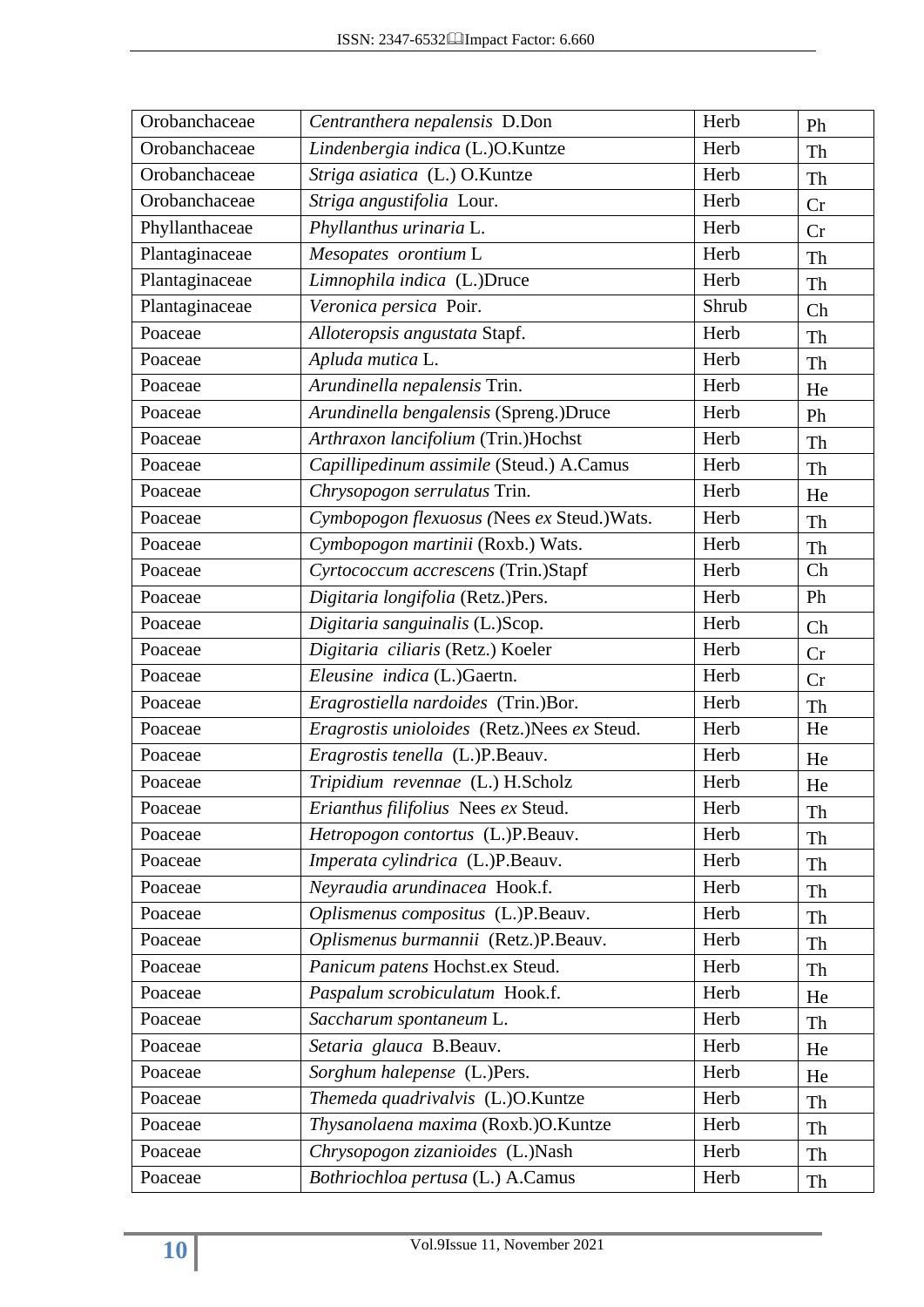| Poaceae         | Cynodon dactylon (L.) Pers.             | Herb    | He |
|-----------------|-----------------------------------------|---------|----|
| Poaceae         | Desmostachya bipinnata (L) Stapf        | Herb    | Th |
| Polygalaceae    | Polygala chinensis L.                   | Herb    | Th |
| Polygalaceae    | Polygala furcata Royle                  | Herb    | Th |
| Polygonacae     | Polygonum barbatum L.                   | Herb    | Th |
| Polygonacae     | Polygonum flaccidum Roxb.               | Herb    | He |
| Polygonacae     | Polygonum plebejum R.Br.                | Herb    | Th |
| Polygonceace    | Rumex hastatus D.Don                    | Herb    | Th |
| Portulacacae    | Portulaca oleracea L.                   | Herb    | Th |
| Primulaceae     | Anagallis arvensis L.                   | Herb    | Th |
| Primulaceae     | Androsace trifolia Adams                | Herb    | Ch |
| Primulaceae     | Maesa indica (Roxb.)A.DC.               | Shrub   | He |
| Ranunculaceae   | Clematis gouriana Roxb. ex DC           | Climber | Ch |
| Rhamnaceae      | Helinus lanceolatus Brand.              | Shrub   | Ch |
| Rhamnaceae      | Zizyphus mauritiana Lam.                | Shrub   | Th |
| Rhamnaceae      | Zizyphus nummularia (Burm.f.)Wight&Arn. | Shrub   | Ph |
| Rubiaceae       | Borreria stricta G.F.W.May              | Herb    | Ph |
| Rubiaceae       | Spermadictyon suaveolus Roxb.           | Shrub   | Ph |
| Rubiaceae       | Oldenlandia nudicaulis Roth.            | Herb    | Ph |
| Rubiaceae       | Oldenlandia corymbosa Hook.f.           | Herb    | Ph |
| Rubiaceae       | Pavetta indica L.                       | Shrub   | Th |
| Rutaceae        | Murraya koenigii (L.)Spreng.            | Shurb   | Ph |
| Scrophulariceae | Mazus rugosus Lour.                     | Herb    | Th |
| Solanaceae      | Solanum surratense Burm.f.              | Herb    | Th |
| Tiliaceae       | Corchorus aestuans L.                   | Herb    | Ph |
| Tiliaceae       | Corchorus tridens L.                    | Herb    | Ph |
| Tiliaceae       | Grewia glabra Bl.                       | Tree    | Th |
| Tiliaceae       | Triumfetta pilosa Roth                  | Herb    | Th |
| Tiliaceae       | Triumfetta rhomboidea Jacq.             | Shrub   | Th |
| Verbenaceae     | Colebrookea oppositifolia Smith         | Shrub   | Ph |
| Verbenaceae     | Lantana camara L.                       | Shrub   | Ph |
| Vitaceae        | Leea aspera Edgew.                      | Shrub   | Ph |